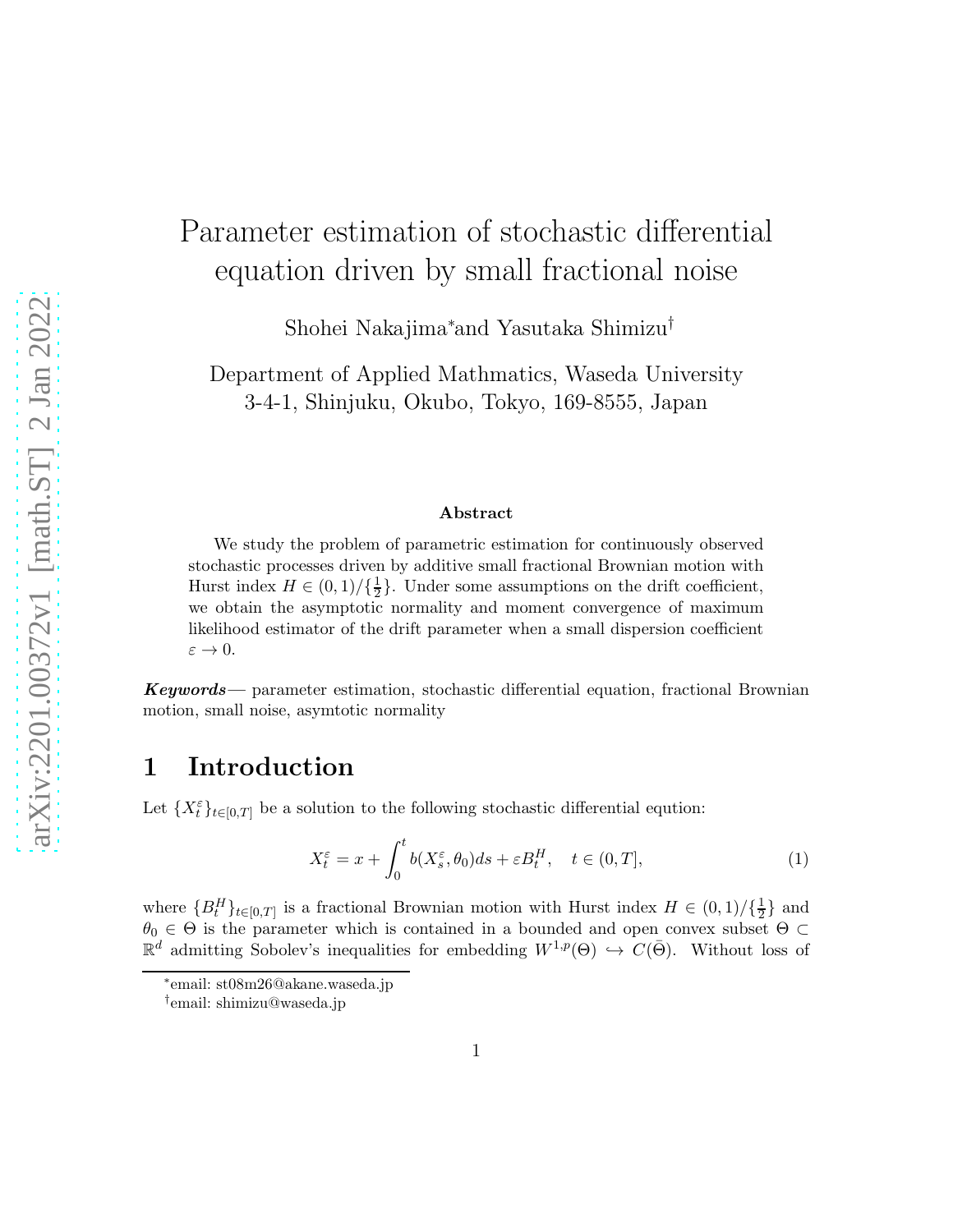generality, we assume that  $\varepsilon \in (0,1]$ . The main purpose of this paper is the estimation of parameter  $\theta \in \Theta$  from a realization  $\{X_t^{\varepsilon}\}_{t\in[0,T]}$  when  $\varepsilon \to 0$ . In the case where  $H = 1/2$ , that is,  ${B_t^H}_{t \in [0,T]}$  is a Brownian motion, estimation problems have been studied by many authors. In particular, the maximum likelihood estimator (MLE) via the likelihood function based on the Girsanov density is the one of the optimal methods for estimation (see Pracasa Rao [\[11\]](#page-12-0), Liptser and Shiryaev [\[8\]](#page-12-1) and Kutoyants [\[7\]](#page-12-2)).

The parametric inference for stochastic differential equation driven by fractional Brownian motion have been studied by Brouste and Kleptsyna [\[1\]](#page-11-0), Kleptsyna and Le Breton [\[4\]](#page-12-3) and Tudor and Viens [\[13\]](#page-12-4) when the MLE has an explicit expression. Recently, in the case when the MLE does not have explicit form, Chiba [\[2\]](#page-11-1) proposed an M–estimator based on the likelihood function, and studied its asymptotic properties when the Hurst index  $H$  is contained in  $(\frac{1}{4}, \frac{1}{2})$  $(\frac{1}{2})$ .

The parametric inference for diffusion processes with small white noise has been well developed (see, e.g., Kutoyants [\[5\]](#page-12-5), [\[6\]](#page-12-6), Uchida and Yoshida [\[14\]](#page-12-7), Yoshida [\[15\]](#page-12-8) and [\[16\]](#page-12-9)). However, parametric estimation problems for the stochastic differential equation driven by small fractional Brownian motion has not been analyzed yet. The main tool to obtain the asymtotic properties of estimators when they do not have explicit expression is investigated by Ibragimov and Has'minskii [\[3\]](#page-12-10). In our case, the MLE does not have explicit form and we rely on the approach of Ibragimov and Has'minski. Their approach is based on the analysis of the likelihood ratio random field, where the large deviation inequality plays an important role to derive the asymtotic properties. We aim to deduce asymtotic properties of the maximum likelihood estimator when  $\varepsilon \to 0$  in the spirit of Ibragimov and Has'minskii.

This paper organized as follows: in Section 2 we make some notations and assumptions to state our main results. In Sect. 3 we prove main results. Most of the proof is checking out the sufficient conditions of the polynomial type large deviation inequality investigated by Yoshida [\[17\]](#page-12-11).

#### 2 Main results

Let  $(\Omega, \mathcal{F}, P)$  be a probability space. We assume that the parameter space  $\Theta \in \mathbb{R}^d$  to be bounded, oepn and convex domain admitting Sobolev embedding  $W^{1,p}(\Theta) \hookrightarrow C(\bar{\Theta})$ for  $p > d$ . We aim to estimate the unknown parameter  $\theta_0 \in \Theta$  in the equation [\(1\)](#page-0-0) from completely observed data  $\{X_t^{\varepsilon}\}_{t\in[0,T]}$ . Let us define some functions appearing in the likelihood function for the equation [\(1\)](#page-0-0). We first recall the basic definitions of fractional calculus. Let  $f \in L^1(a, b)$  for  $a < b$  and  $\alpha > 0$ . The fractional Riemann–Liouville integrals of f of order  $\alpha$  are defined for almost all  $x \in (a, b)$  by

$$
I_{a+}^{\alpha}f(x) := \frac{1}{\Gamma(\alpha)} \int_{a}^{x} (x - y)^{\alpha - 1} f(y) dy,
$$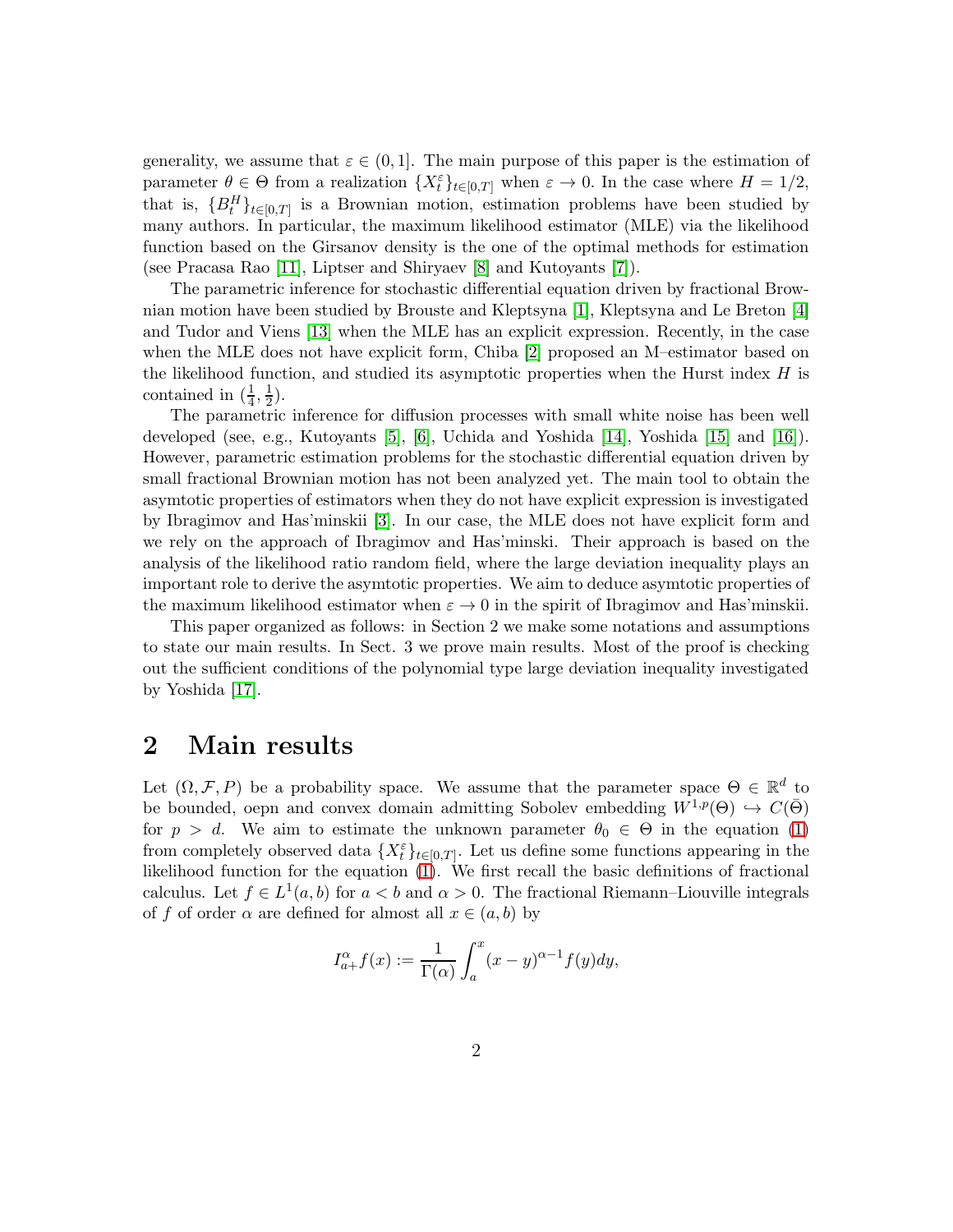and

$$
I_{b-}^{\alpha}f(x) := \frac{1}{\Gamma(\alpha)} \int_{x}^{b} (y - x)^{\alpha - 1} f(y) dy.
$$

Let  $I_{a+}^{\alpha}(L^p(a,b))$  (resp.  $I_{b-}^{\alpha}(L^p(a,b))$ ) be the image of  $L^p(a,b)$  by the operator  $I_{a+}^{\alpha}(a,b)$  $(\text{resp.} I_{b-}^{\alpha}(L^p(a,b)))$ . If  $f \in I_{a+}^{\alpha}(L^p(a,b))$  (resp. $I_{b-}^{\alpha}(L^p(a,b))$ ) and  $0 < \alpha < 1$  then the Weyl derivative are defined by

$$
D_{a+}^{\alpha}f(x) := \frac{1}{\Gamma(1-\alpha)} \left( \frac{f(x)}{(x-a)^{\alpha}} + \alpha \int_{a}^{x} \frac{f(x) - f(y)}{(x-y)^{\alpha+1}} dy \right),
$$

and

$$
D_{b-}^{\alpha}f(x) := \frac{1}{\Gamma(1-\alpha)} \left( \frac{f(x)}{(b-x)^{\alpha}} + \alpha \int_{x}^{b} \frac{f(x) - f(y)}{(x-y)^{\alpha+1}} dy \right).
$$

There are many well–known results for equation [\(1\)](#page-0-0). According to [\[10\]](#page-12-12), the existence and uniqueness of a strong solution to equation [\(1\)](#page-0-0) follows under Assumption [1](#page-4-0) and [2](#page-4-1) described below. In addition, for every  $0 < \varepsilon < H$ , the solution to [\(1\)](#page-0-0) has  $H - \varepsilon$  Hölder continuity. From the Hölder continuity of the solution to  $(1)$ , we can define the function (see Theorem 13.6 in [\[12\]](#page-12-13))

$$
Q_{H,\theta}^{\varepsilon}(t) := \begin{cases} (\varepsilon d_H)^{-1} t^{H-1/2} I_{0+}^{1/2-H} \left[ (\cdot)^{1/2-H} b(X_{\cdot}^{\varepsilon}, \theta) \right] & \text{if } H < 1/2\\ (\varepsilon d_H)^{-1} t^{H-1/2} D_{0+}^{H-1/2} \left[ (\cdot)^{1/2-H} b(X_{\cdot}^{\varepsilon}, \theta) \right] & \text{if } H > 1/2. \end{cases}
$$

where

$$
d_H := \sqrt{\frac{2H\Gamma(\frac{3}{2} - H)\Gamma(H + \frac{1}{2})}{\Gamma(2 - 2H)}}.
$$

For  $0 < s < t$ , let  $k_H^{-1}$  $_{H}^{-1}(t, s)$  be a functin given by

$$
k_H^{-1}(t,s) := \begin{cases} \frac{1}{d_H} s^{1/2 - H} I_{t-}^{1/2 - H} \left[ (\cdot)^{H-1/2} \right] & \text{if } H < 1/2\\ \frac{1}{d_H} s^{1/2 - H} D_{t-}^{H-1/2} \left[ (\cdot)^{H-1/2} \right] & \text{if } H > 1/2. \end{cases}
$$

We define a semimartingale  $\{Z_t\}_{t\geq 0}$  as follows:

$$
Z_t := \varepsilon^{-1} \int_0^T k_H^{-1}(t, s) dX_s
$$
  
= 
$$
\int_0^t Q_{H, \theta}^{\varepsilon}(s) ds + W_t,
$$

where  ${W_t}_{0 \leq t \leq T}$  is a Wiener process. Note that we used the Volterra correspondence

$$
W_t = \int_0^t k_H^{-1}(t,s) dB_s^H.
$$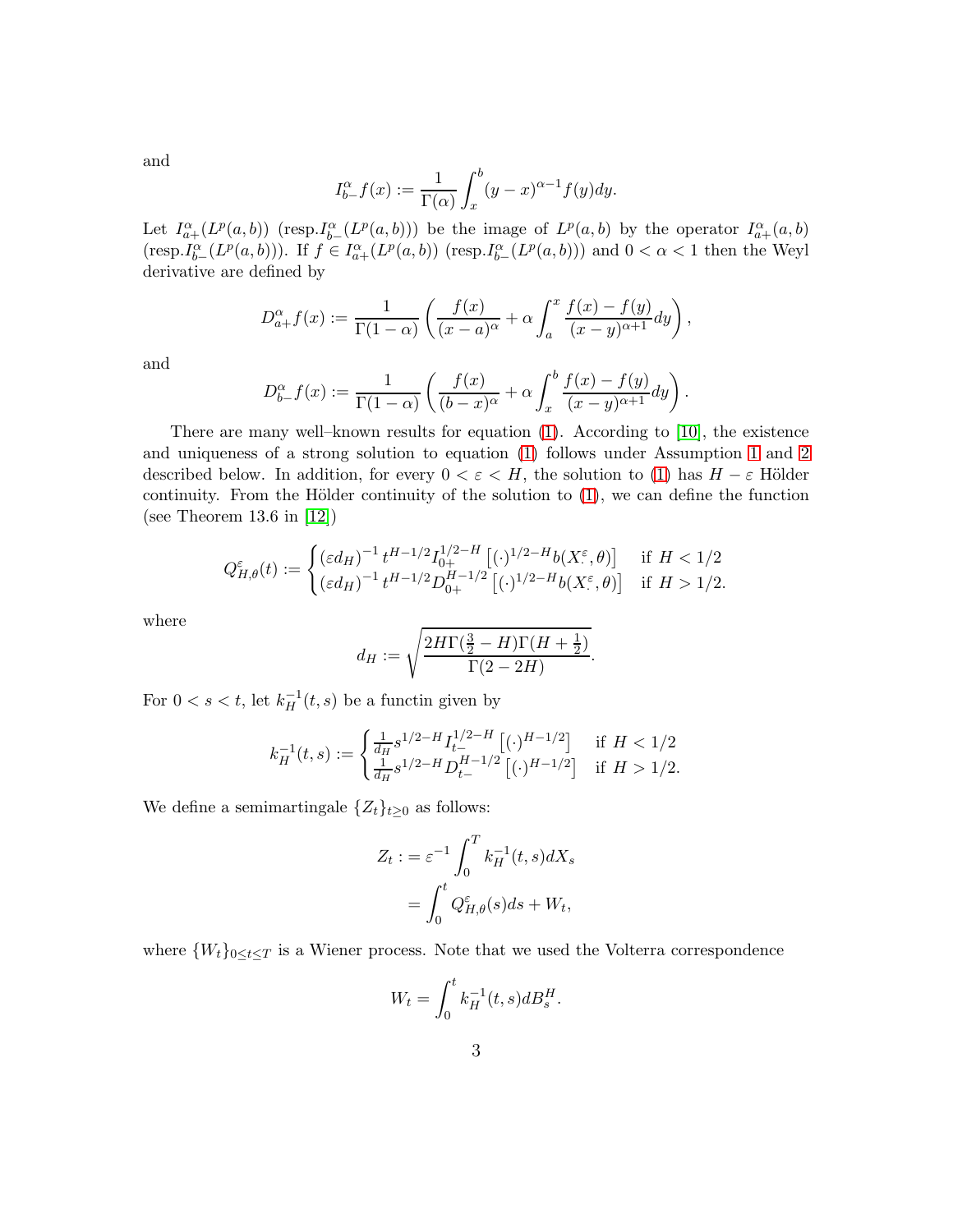Here we interpret the stochastic integral with respect to a fractional Brownian motion as a Wiener integral. The log-likelihood function  $\mathbb{L}_{H,\varepsilon}$  for the equation [\(1\)](#page-0-0) is given by

$$
\mathbb{L}_{H,\varepsilon}(\theta) := \int_0^T Q_{H,\theta}^{\varepsilon}(t) dZ_t - \frac{1}{2} \int_0^T Q_{H,\theta}^{\varepsilon}(t)^2 dt.
$$

For more details about construction of the likelihood function, see [\[13\]](#page-12-4). We define the maximum lilelihood estimator by

$$
\hat{\theta}_{\varepsilon} := \argmax_{\theta \in \bar{\Theta}} \mathbb{L}_{H,\varepsilon}(\theta).
$$

In order to state our main results, we make some notations. Let  ${x_t}_{0 \leq t \leq T}$  be the solution to the differential equation under the true value of the drift parameter:

<span id="page-3-0"></span>
$$
\begin{cases}\n\frac{dx_t}{dt} = b(x_t, \theta_0) \\
x_0 = x.\n\end{cases} \tag{2}
$$

We set the d–dimensional square matrix  $\Gamma_H(\theta_0)$  as

$$
\Gamma_{H}^{i,j}(\theta_{0}) := \begin{cases} c_{1} \int_{0}^{T} t^{2H-1} \left( \int_{0}^{t} s^{1/2-H}(t-s)^{-1/2-H} \partial_{\theta_{i}} b(x_{s}, \theta_{0}) ds \right) \\ \times \left( \int_{0}^{t} s^{1/2-H}(t-s)^{-1/2-H} \partial_{\theta_{j}} b(x_{s}, \theta_{0}) ds \right) dt & \text{if } H < 1/2 \\ \int_{0}^{T} \left( c_{2} t^{1/2-H} \partial_{\theta_{i}} b(x_{t}, \theta_{0}) + c_{3} t^{H-1/2} \int_{0}^{t} \frac{\partial_{\theta_{i}} b(x_{t}, \theta_{0}) - \partial_{\theta_{i}} b(x_{s}, \theta_{0})}{(t-s)^{H+1/2}} s^{1/2-H} ds \right) \\ \times \left( c_{2} t^{1/2-H} \partial_{\theta_{j}} b(x_{t}, \theta_{0}) + c_{3} t^{H-1/2} \int_{0}^{t} \frac{\partial_{\theta_{j}} b(x_{t}, \theta_{0}) - \partial_{\theta_{j}} b(x_{s}, \theta_{0})}{(t-s)^{H+1/2}} s^{1/2-H} ds \right) dt & \text{if } H > 1/2, \end{cases}
$$

where

$$
c_1 = (d_H \Gamma(1/2 - H))^{-2}
$$
  
\n
$$
c_2 = (d_H \Gamma(3/2 - H))^{-1} \left\{ 1 + (H - 1/2) \int_0^1 \frac{s^{1/2 - H} - 1}{(1 - s)^{-H - 1/2}} ds \right\}
$$
  
\n
$$
c_3 = (H - 1/2) (d_H \Gamma(3/2 - H))^{-1}.
$$

Let

$$
\mathbb{Y}_{H,\varepsilon}(\theta) := \varepsilon^2 \left( \mathbb{L}_{H,\varepsilon}(\theta) - \mathbb{L}_{H,\varepsilon}(\theta_0) \right)
$$
\n
$$
\mathbb{Y}_H(\theta) := \begin{cases}\nc_1 \int_0^T t^{2H-1} \left\{ \int_0^t s^{1/2-H}(t-s)^{-1/2-H} \left( b(x_s, \theta) - b(x_s, \theta_0) \right) ds \right\}^2 dt & \text{if } H < 1/2 \\
\int_0^T \left( c_2 t^{1/2-H} \left( b(x_t, \theta) - b(x_t, \theta_0) \right) & \text{if } H < 1/2, \\
& + c_3 \int_0^t \frac{\left( b(x_t, \theta_0) - b(x_t, \theta) \right) - \left( b(x_s, \theta_0) - b(x_s, \theta) \right)}{(t-s)^{H+1/2}} s^{1/2-H} ds \right)^2 dt & \text{if } H > 1/2.\n\end{cases}
$$

We introduce the following assumptions.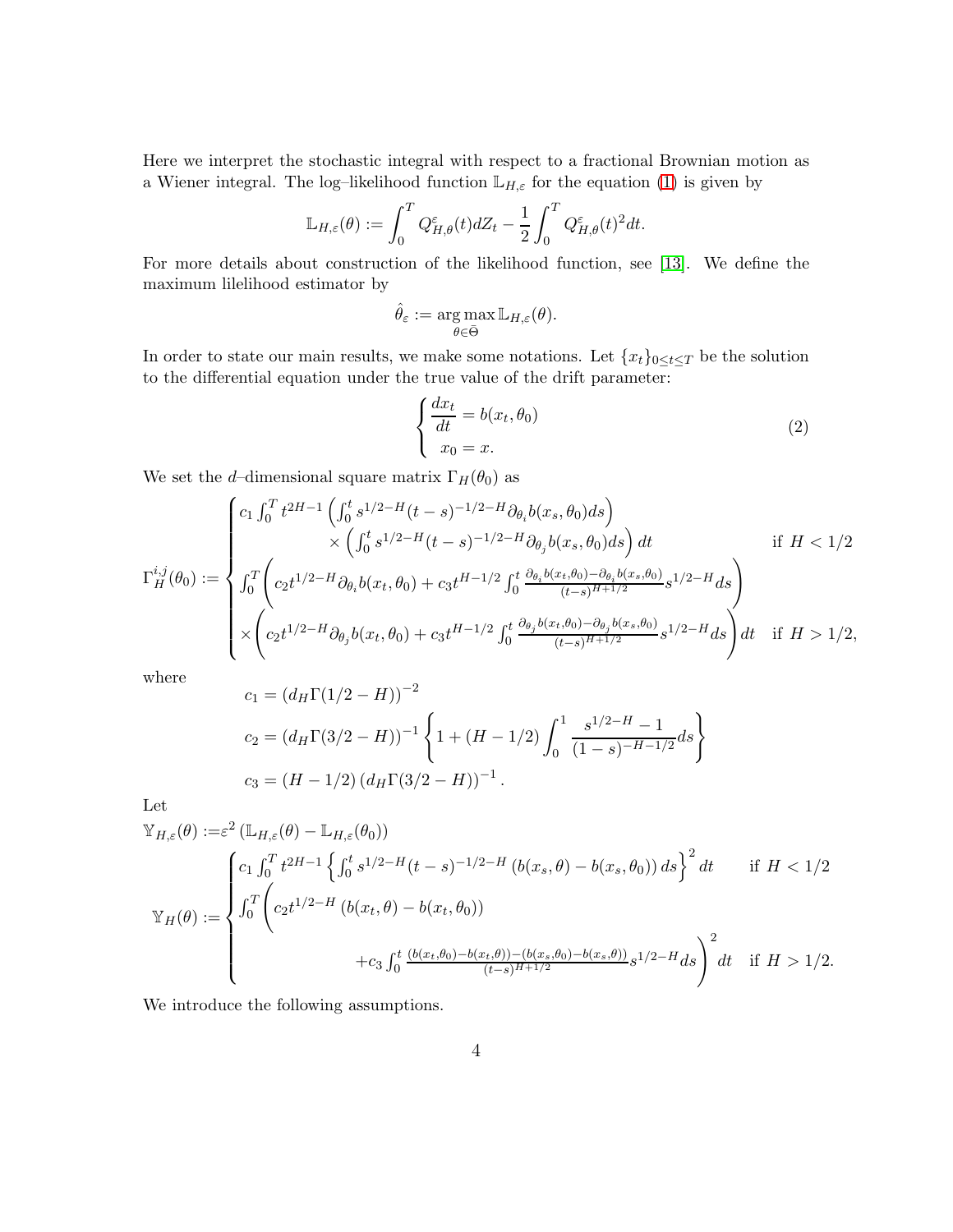<span id="page-4-0"></span>**Assumption 1.** The function b in [\(1\)](#page-0-0) is of  $C^{1,4}(\mathbb{R} \times \Theta; \mathbb{R})$ -class such that for every  $x \in \mathbb{R}$ and  $\theta \in \Theta$ , the following growth conditions hold:

$$
|b(x,\theta)| \le c(1+|x|), \ |\nabla_{\theta}^{i}b(x,\theta)| \le c(1+|x|^{N}), \ |\nabla_{\theta}^{i}\partial_{x}b(x,\theta)| \le c(1+|x|^{N}),
$$

for  $0 \le i \le 4$  and some constants  $c > 0$ ,  $N \in \mathbb{N}$ .

<span id="page-4-1"></span>**Assumption 2.** There exists  $L > 0$  such that for every  $x, y \in \mathbb{R}$ ,

$$
\sup_{\theta \in \Theta} |b(x, \theta) - b(y, \theta)| \le L|x - y|.
$$

**Assumption 3.** The matrix  $\Gamma_H(\theta_0)$  is positive definite.

Assumption 4. For every  $\theta \in \Theta$ , there exists a positive constant  $\xi > 0$  and  $1 < \rho \leq 2$ such that

$$
-\mathbb{Y}_H(\theta) \le -\xi |\theta - \theta_0|^{\rho}
$$

The following theorem gives the asymtotic properties of the estimator  $\hat{\theta}_{\varepsilon}$ .

**Theorem 1.** Suppose that the assumptions 1–4 are fulfilled. Then the estimator  $\hat{\theta}_{\varepsilon}$  satisfies that

$$
\varepsilon^{-1}(\hat{\theta}_{\varepsilon} - \theta_0) \xrightarrow{d} N(0, \Gamma_H(\theta_0)^{-1})
$$

as  $\varepsilon \to 0$ . Moreover, we have

$$
E\left[f\left(\varepsilon^{-1}(\hat{\theta}_{\varepsilon}-\theta_0)\right)\right] \to E[f(\xi)]
$$

as  $\varepsilon \to 0$  for every continuous function f of polynomial growth, where  $\xi \sim N(0, \Gamma_H(\theta_0)^{-1})$ .

## 3 Proofs

We first establish a lemma that is used frequently in this paper.

<span id="page-4-2"></span>**Lemma 1.** For every  $s, t \in [0, T]$ ,

$$
|X_t^{\varepsilon} - x_t| \le \varepsilon e^{LT} \sup_{0 \le t \le T} |B_t^H|
$$
  

$$
|X_t^{\varepsilon}| \le e^{CT} \left( CT + \varepsilon \sup_{0 \le t \le T} |B_t^H| \right),
$$

and

$$
|X_t^{\varepsilon} - X_s^{\varepsilon}| \le C \left( 1 + \sup_{0 \le u \le T} |X_u| \right) |t - s| + \varepsilon |B_t^H - B_s^H|.
$$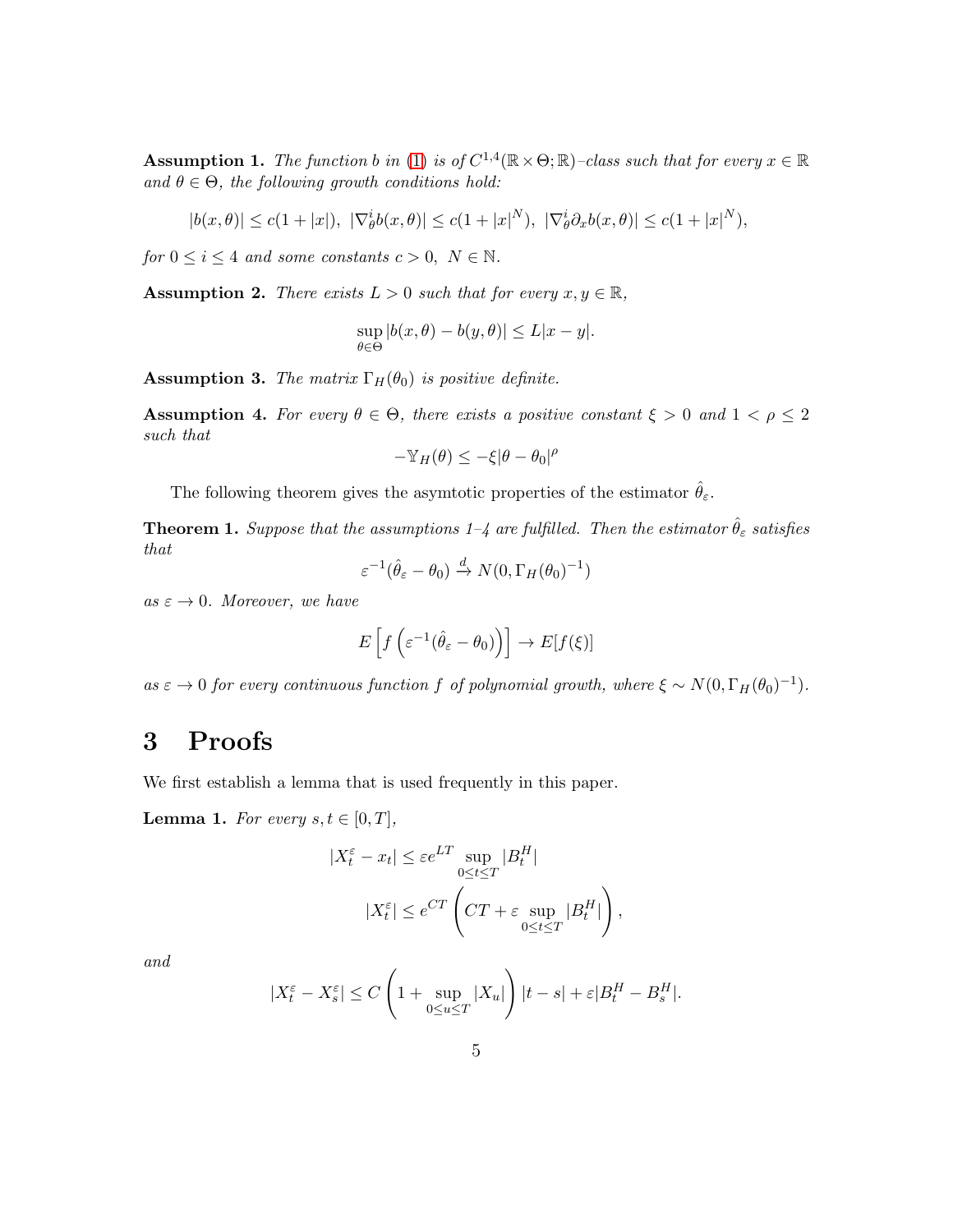*Proof.* By  $(1)$  and  $(2)$ 

$$
|X_t^{\varepsilon} - x_t| \le \int_0^t |b(X_s^{\varepsilon}, \theta_0) - b(x_s, \theta_0)| + \varepsilon |B_t^H|
$$
  

$$
\le L \int_0^t |X_s^{\varepsilon} - x_s| ds + \varepsilon \sup_{0 \le t \le T} |B_t^H|.
$$

By Gronwall's inequality, it follows that

$$
|X_t^{\varepsilon} - x_t| \le \varepsilon e^{Lt} \sup_{0 \le t \le T} |B_t^H|,
$$

and the first estimate follows. Other estimates hold true by the linear growth condition of the functon b.  $\Box$ 

To show the asymptotic property of estimator  $\hat{\theta}_{\varepsilon}$ , we apply the polynomial type large deviation inequality investigated by Yoshida (2011). Let  $\mathbb{U}_{\varepsilon}(\theta_0) := \{u \in \mathbb{R}^d : \theta_0 + \varepsilon u \in \Theta\}$ and define the random field  $\mathbb{Z}_{H,\varepsilon}: \mathbb{U}_{\varepsilon}(\theta_0) \to \mathbb{R}_+$  by

$$
\mathbb{Z}_{H,\varepsilon}(u) = \exp \left\{ \mathbb{L}_{H,\varepsilon}(\theta_0 + \varepsilon u) - \mathbb{L}_{H,\varepsilon}(\theta_0) \right\}, \quad u \in \mathbb{U}_{\varepsilon}(\theta_0).
$$

Applying Taylor's formula, we have

$$
\log \mathbb{Z}_{H,\varepsilon}(u) = \varepsilon \nabla_{\theta} \mathbb{L}_{H,\varepsilon}(\theta_0)[u] - \frac{1}{2} u \Gamma_H(\theta_0) u^{\top} + R_{\varepsilon}(u),
$$

where

$$
R_{\varepsilon}(u) = \frac{1}{2} u \left( \varepsilon^2 \nabla_{\theta}^2 \mathbb{L}_{H, \varepsilon}(\theta_0) - (-\Gamma_H(\theta_0)) \right) u^{\top} + \frac{1}{2} \varepsilon^3 \int_0^1 (1 - s)^2 \nabla_{\theta}^3 \mathbb{L}_{H, \varepsilon}(\theta_0 + s\varepsilon u) [u, u, u] ds.
$$

and  $\nabla^3_\theta \mathbb{L}_{H,\varepsilon}(\theta)[u, v, w] = \sum_{i,j,k} \partial_i \partial_j \partial_k \mathbb{L}_{H,\varepsilon}(\theta) u_i v_j w_k.$ 

<span id="page-5-0"></span>**Remark 3.1.** The log-likelihood function  $\mathbb{L}_{H,\varepsilon}$  is differentiable in  $\theta$  under Assumption [1,](#page-4-0) and we have

$$
\nabla_{\theta} \mathbb{L}_{H,\varepsilon}(\theta) = \int_0^T \nabla_{\theta} Q_{H,\theta}^{\varepsilon}(t) dZ_t - \int_0^T Q_{H,\theta}^{\varepsilon}(t) \nabla_{\theta} Q_{H,\theta}^{\varepsilon}(t) dt,
$$
  

$$
\nabla_{\theta}^2 \mathbb{L}_{H,\varepsilon}(\theta_0) = \int_0^T \nabla_{\theta}^2 Q_{H,\theta}^{\varepsilon}(t) dZ_t - \int_0^T (\nabla_{\theta} Q_{H,\theta}^{\varepsilon}(t))^{\otimes 2} dt - \int_0^T Q_{H,\theta}^{\varepsilon}(t) \nabla_{\theta}^2 Q_{H,\theta}^{\varepsilon}(t) dt.
$$

Throughout this paper, we will use the following notations:

Notation 1. For any  $a, b \geq 0$ , the symbol  $a \leq b$  means that there exists a universal constant  $C > 0$  such that  $a \leq Cb$ . When C depends explicity on a specific quantity we shall indicate it explicity through the paper.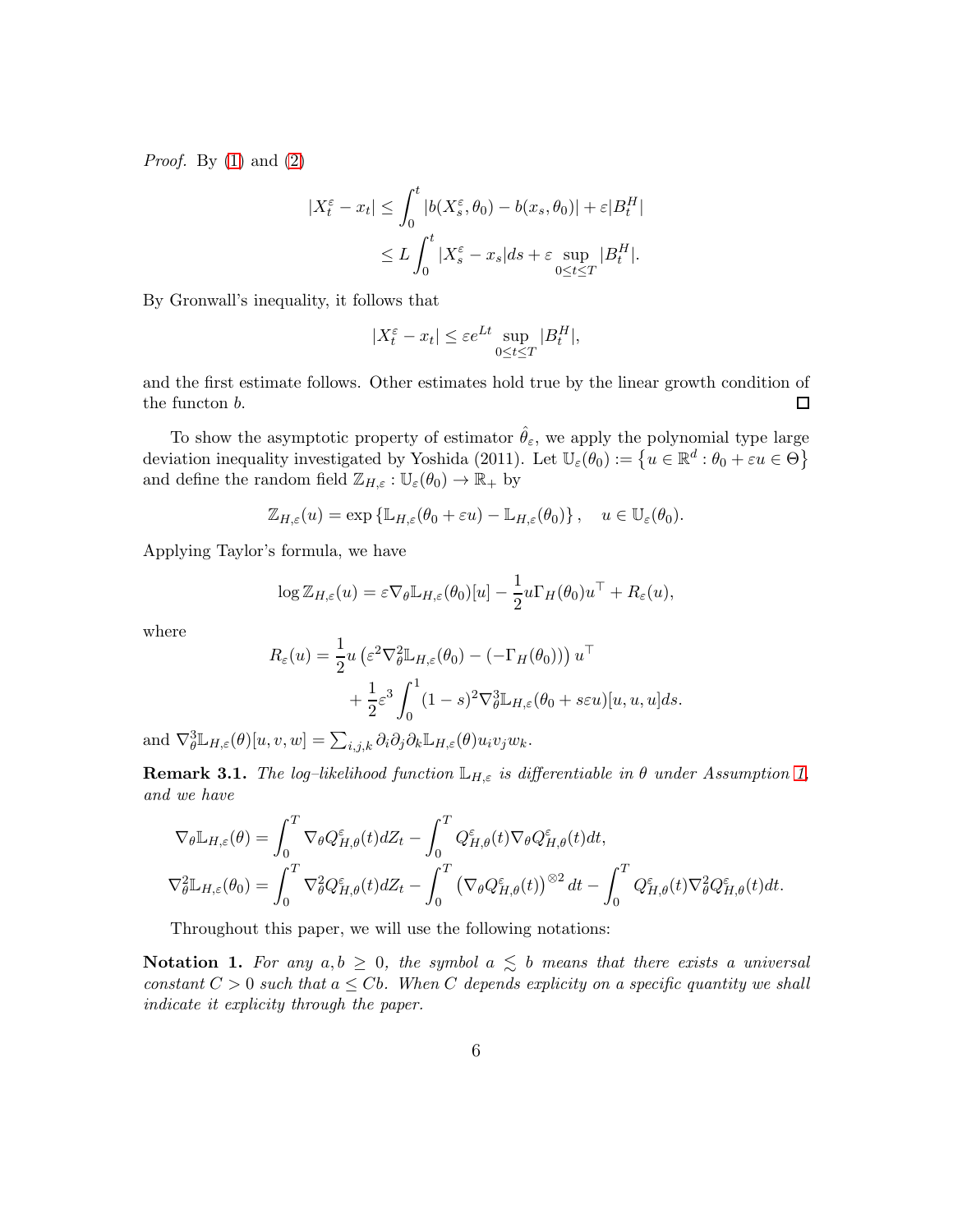The following lemma is one of the sufficient conditions for polynomial type large deviation inequality investigated by Yoshida [2011].

<span id="page-6-0"></span>**Lemma 2.** For every  $p \geq 2$ ,

$$
\sup_{0<\varepsilon<1} E\left[\left(\varepsilon^{-d_H}\left|\varepsilon^2 \nabla_{\theta}^2 \mathbb{L}_{H,\varepsilon}(\theta_0) - (-\Gamma_H(\theta_0))\right|\right)^p\right] < \infty,
$$

where

$$
d_H = \begin{cases} 1 & \text{if } H < 1/2 \\ 1/2 & \text{if } H > 1/2. \end{cases}
$$

Proof. By Remark [3.1,](#page-5-0) it folows that

$$
\varepsilon^2 \nabla_{\theta}^2 \mathbb{L}_{H,\varepsilon}(\theta_0) - (-\Gamma_H(\theta_0)) = \varepsilon^2 \int_0^T \nabla_{\theta}^2 Q_{H,\theta_0}^{\varepsilon}(t) dW_t - \left(\varepsilon^2 \int_0^T (\nabla_{\theta} Q_{H,\theta_0}^{\varepsilon}(t))^{\otimes 2} dt - \Gamma_H(\theta_0)\right).
$$

At first, we consider the case of  $H < 1/2$ . Note that

$$
Q_{H,\theta_0}^{\varepsilon}(t) = c_1^2 \varepsilon^{-1} t^{H-1/2} \int_0^t s^{1/2-H} (t-s)^{-1/2-H} b(X_s^{\varepsilon}, \theta_0) ds.
$$

By Burkholder's and Minkowski's inequalities and Lemma [1,](#page-4-2) the stochastic integral part is estimated as

$$
E\left(\varepsilon^{2}\left|\int_{0}^{T}\partial_{\theta_{i}}\partial_{\theta_{j}}Q_{H,\theta_{0}}^{\varepsilon}(t)dW_{t}\right|\right)^{p} \lesssim \left(\varepsilon^{4}\int_{0}^{T}\left\|\partial_{\theta_{i}}\partial_{\theta_{j}}Q_{H,\theta_{0}}^{\varepsilon}(t)\right\|_{L^{p}(\Omega)}^{2}dt\right)^{p/2}
$$
  

$$
\lesssim \varepsilon^{p}\left(\int_{0}^{T}t^{2H-1}\left|\int_{0}^{t}s^{1/2-H}(t-s)^{-1/2-H}\left\|\partial_{\theta_{i}}\partial_{\theta_{j}}b(X_{s}^{\varepsilon},\theta_{0})\right\|_{L^{p}(\Omega)}ds\right|^{2}dt\right)^{p/2}
$$
  

$$
\lesssim \varepsilon^{p}\sup_{0\leq s\leq T}\left\|1+|X_{s}^{\varepsilon}|^{N}\right\|_{L^{p}(\Omega)}^{p}\left(\int_{0}^{T}t^{1-2H}dt\right)^{p/2}\lesssim \varepsilon^{p},
$$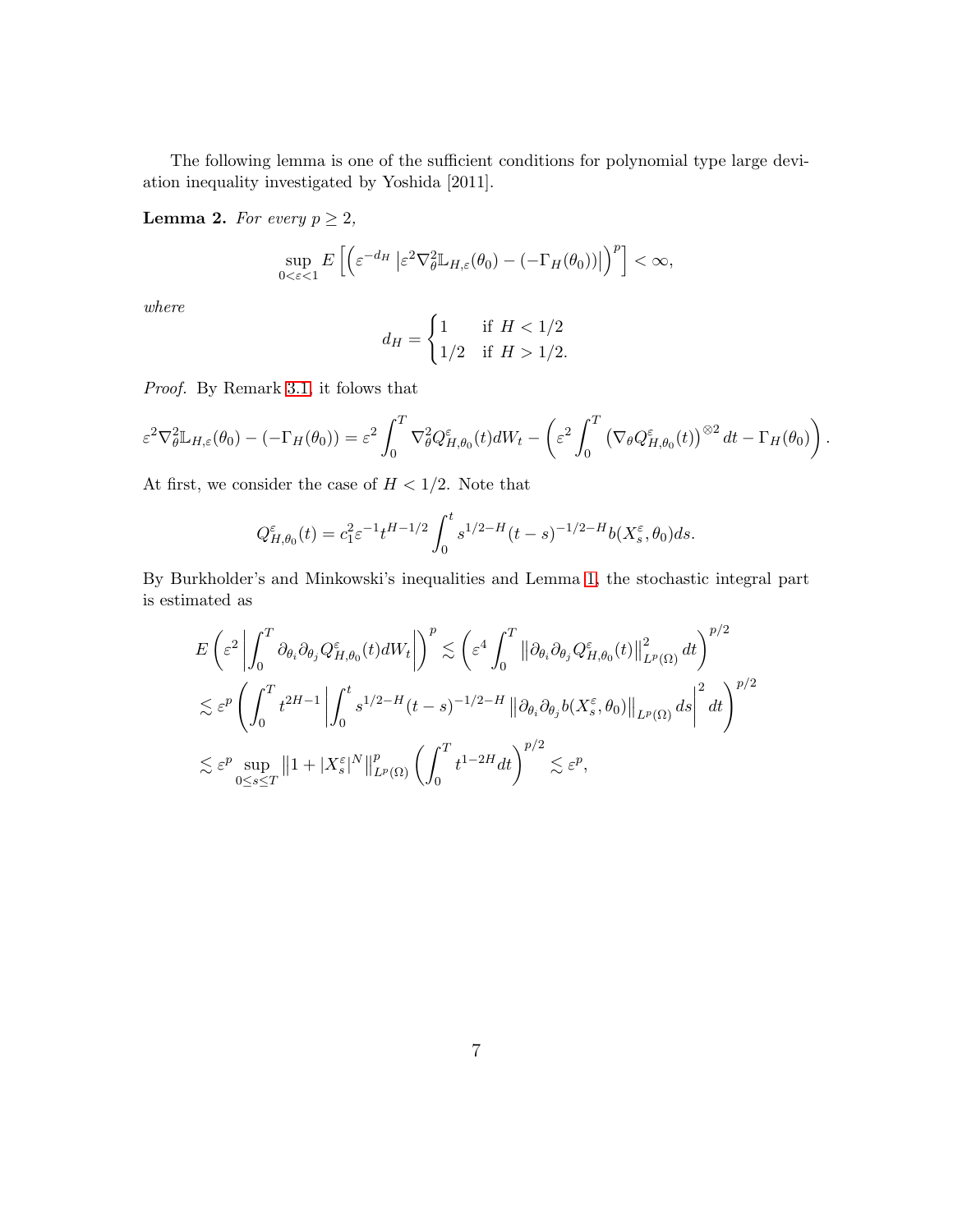for every  $i, j = 1, \dots, d$ . We shall estimate the second part. For every  $i, j = 1, \dots, d$ ,

$$
\varepsilon^{2} \int_{0}^{T} \partial_{\theta_{i}} Q_{H,\theta_{0}}^{\varepsilon}(t) \partial_{\theta_{j}} Q_{H,\theta_{0}}^{\varepsilon}(t) dt - \Gamma_{H}^{i,j}(\theta_{0})
$$
\n
$$
= c_{1}^{2} \int_{0}^{T} t^{2H-1} \Biggl\{ \left( \int_{0}^{t} s^{1/2-H}(t-s)^{-1/2-H} \partial_{\theta_{i}} b(X_{s}^{\varepsilon}, \theta_{0}) ds \right) \left( \int_{0}^{t} s^{1/2-H}(t-s)^{-1/2-H} \partial_{\theta_{j}} b(X_{s}^{\varepsilon}, \theta_{0}) ds \right) - \left( \int_{0}^{t} s^{1/2-H}(t-s)^{-1/2-H} \partial_{\theta_{i}} b(x_{s}, \theta_{0}) ds \right) \left( \int_{0}^{t} s^{1/2-H}(t-s)^{-1/2-H} \partial_{\theta_{j}} b(x_{s}, \theta_{0}) ds \right) \Biggr\} dt
$$
\n
$$
= c_{1}^{2} \int_{0}^{T} t^{2H-1} \Biggl\{ \left( \int_{0}^{t} s^{1/2-H}(t-s)^{-1/2-H} \partial_{\theta_{i}} (b(X_{s}^{\varepsilon}, \theta_{0}) - b(x_{s}, \theta_{0})) ds \right) \times \left( \int_{0}^{t} s^{1/2-H}(t-s)^{-1/2-H} \partial_{\theta_{j}} b(X_{s}^{\varepsilon}, \theta_{0}) ds \right) - \left( \int_{0}^{t} s^{1/2-H}(t-s)^{-1/2-H} \partial_{\theta_{i}} b(x_{s}, \theta_{0}) ds \right) \Biggr\}
$$
\n
$$
\times \left( \int_{0}^{t} s^{1/2-H}(t-s)^{-1/2-H} \partial_{\theta_{j}} (b(x_{s}, \theta_{0}) - b(X_{s}^{\varepsilon}, \theta_{0})) ds \right) \Biggr\} dt.
$$

By Hölder's ineq., Minkowski's ineq. and Lemma [3.1,](#page-5-0) we can show that

$$
E\left|\int_{0}^{T} t^{2H-1} \left(\int_{0}^{t} s^{1/2-H}(t-s)^{-1/2-H} \partial_{\theta_{i}}\left(b(X_{s}^{\varepsilon}, \theta_{0}) - b(x_{s}, \theta_{0}\right)\right) ds\right) \times \left(\int_{0}^{t} s^{1/2-H}(t-s)^{-1/2-H} \partial_{\theta_{j}}b(X_{s}^{\varepsilon}, \theta_{0}) ds\right) dt\right|^{p}
$$
  

$$
\leq \left|\int_{0}^{T} t^{2H-1} \left(\int_{0}^{t} s^{1/2-H}(t-s)^{-1/2-H} \left\|\partial_{\theta_{i}}\left(b(X_{s}^{\varepsilon}, \theta_{0}) - b(x_{s}, \theta_{0}\right)\right)\right\|_{L^{2p}(\Omega)} ds\right) \times \left(\int_{0}^{t} s^{1/2-H}(t-s)^{-1/2-H} \left\|\partial_{\theta_{j}}b(X_{s}^{\varepsilon}, \theta_{0})\right\|_{L^{2p}(\Omega)} ds\right) dt\right|^{p}
$$
  

$$
\lesssim \sup_{0 \leq s \leq T} \left\|\left(1 + |X_{s}^{\varepsilon}|^{N} + |x_{s}|^{N}\right) |X_{s}^{\varepsilon} - x_{s}| \right\|_{L^{2p}(\Omega)}^{p} \left(\int_{0}^{T} t^{1-2H} dt\right) \lesssim \varepsilon^{p}.
$$

Therefore

$$
\sup_{0<\varepsilon<1} E\left[\left(\varepsilon^{-1}\left|\varepsilon^2 \nabla_{\theta}^2 \mathbb{L}_{H,\varepsilon}(\theta_0) - \left(-\Gamma_H(\theta_0)\right)\right|\right)^p\right] < \infty.
$$

The case where  $H > 1/2$ . We have that

$$
Q_{H,\theta_0}^{\varepsilon}(t) = c_1 \varepsilon^{-1} t^{1/2-H} b(X_t^{\varepsilon}, \theta_0) + c_2 \varepsilon^{-1} t^{H-1/2} \int_0^t \frac{b(X_t^{\varepsilon}, \theta_0) - b(X_s^{\varepsilon}, \theta_0)}{(t-s)^{H+1/2}} s^{1/2-H} ds.
$$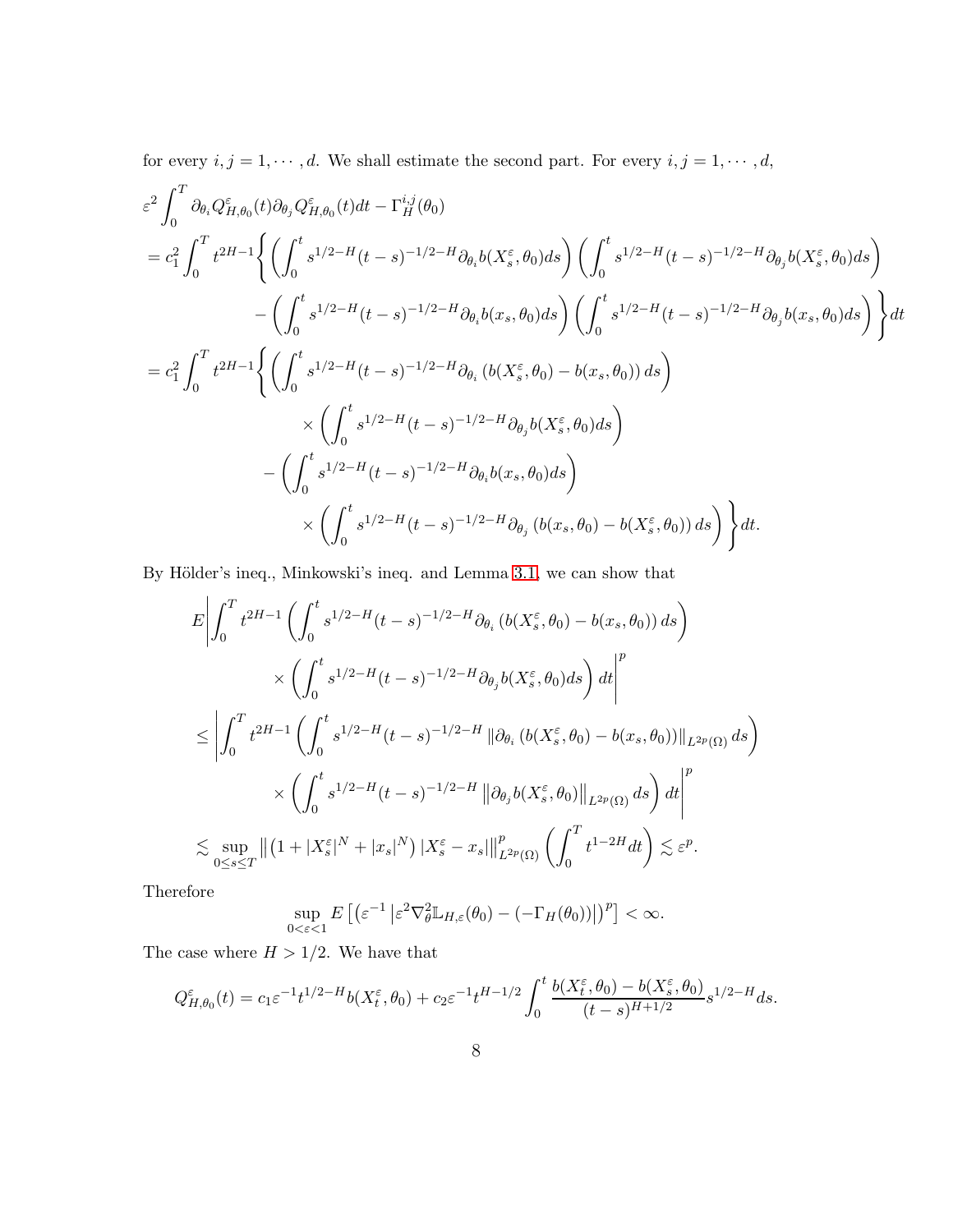In a similar way with the case  $H<1/2,$  the stochastic integral part is evaluated as

$$
E\left(\varepsilon^{2}\left|\int_{0}^{T}\partial_{\theta_{i}}\partial_{\theta_{j}}Q_{H,\theta_{0}}^{\varepsilon}(t)dW_{t}\right|\right)^{p} \lesssim \left(\varepsilon^{4}\int_{0}^{T}\left\|\partial_{\theta_{i}}\partial_{\theta_{j}}Q_{H,\theta_{0}}^{\varepsilon}(t)\right\|_{L^{p}(\Omega)}^{2}dt\right)^{p/2} \n\lesssim \varepsilon^{p}\left\{\int_{0}^{T}t^{1-2H}\|\partial_{\theta_{i}}\partial_{\theta_{j}}b(X_{t}^{\varepsilon},\theta_{0})\|_{L^{p}(\Omega)}^{2}dt\right. \n\left.+\int_{0}^{T}t^{2H-1}\left\|\int_{0}^{t}\frac{\partial_{\theta_{i}}\partial_{\theta_{j}}b(X_{t}^{\varepsilon},\theta_{0})-\partial_{\theta_{i}}\partial_{\theta_{j}}b(X_{s}^{\varepsilon},\theta_{0})}{(t-s)^{H+1/2}}s^{1/2-H}ds\right\|_{L^{p}(\Omega)}^{2}dt\right\}^{p/2} \n\lesssim \varepsilon^{p}\left\{\left\|1+\sup_{0\leq t\leq T}E|X_{t}^{\varepsilon}|^{2N}\right\|_{L^{p}(\Omega)}^{2}\int_{0}^{T}t^{1-2H}dt\right. \n\left.+\int_{0}^{T}t^{2H-1}\left\|\int_{0}^{t}\frac{(1+|X_{t}^{\varepsilon}|^{N}+|X_{s}^{\varepsilon}|^{N})|X_{t}^{\varepsilon}-X_{s}^{\varepsilon}|}{(t-s)^{H+1/2}}s^{1/2-H}ds\right\|_{L^{p}(\Omega)}^{2}dt\right\}^{p/2} \n\lesssim \varepsilon^{p}\left\{1+\int_{0}^{T}t^{2H-1}\left(\int_{0}^{t}\frac{\|X_{t}^{\varepsilon}-X_{s}^{\varepsilon}\|_{L^{2p}(\Omega)}}{(t-s)^{H+1/2}}s^{1/2-H}ds\right)^{2}dt\right\}^{p/2} \lesssim \varepsilon^{p},
$$

for every  $i, j = 1, \dots, d$ . We estimate the term  $\varepsilon^2 \int_0^T \left( \nabla_\theta Q_{H, \theta_0}^\varepsilon(t) \right)^{\otimes 2} dt - \Gamma_H(\theta_0)$ . For every  $i, j = 1, \cdots, d$ 

$$
\varepsilon^{2} \int_{0}^{T} \partial_{\theta_{i}} Q_{H,\theta_{0}}^{\varepsilon}(t) \partial_{\theta_{j}} Q_{H,\theta_{0}}^{\varepsilon}(t) dt - \Gamma_{H}^{i,j}(\theta_{0})
$$
\n
$$
= c_{2} \left( \int_{0}^{T} t^{1-2H} \left\{ \partial_{\theta_{i}} b(X_{t}^{\varepsilon}, \theta_{0}) \partial_{\theta_{j}} b(X_{t}^{\varepsilon}, \theta_{0}) - \partial_{\theta_{i}} b(x_{t}, \theta_{0}) \partial_{\theta_{j}} b(x_{t}, \theta_{0}) \right\} dt \right)
$$
\n
$$
+ (c_{2}c_{3})^{1/2} \left( \int_{0}^{T} \partial_{\theta_{i}} b(X_{t}^{\varepsilon}, \theta_{0}) \int_{0}^{t} \frac{\partial_{\theta_{j}} b(X_{t}^{\varepsilon}, \theta_{0}) - \partial_{\theta_{j}} b(X_{s}^{\varepsilon}, \theta_{0})}{(t-s)^{H+1/2}} s^{1/2-H} ds dt \right.
$$
\n
$$
- \int_{0}^{T} \partial_{\theta_{i}} b(x_{t}, \theta_{0}) \int_{0}^{t} \frac{\partial_{\theta_{j}} b(x_{t}, \theta_{0}) - \partial_{\theta_{j}} b(x_{s}, \theta_{0})}{(t-s)^{H+1/2}} s^{1/2-H} ds dt \right)
$$
\n
$$
+ c_{3} \left( \int_{0}^{T} \left( \int_{0}^{t} \frac{\partial_{\theta_{i}} b(X_{t}^{\varepsilon}, \theta_{0}) - \partial_{\theta_{i}} b(X_{s}^{\varepsilon}, \theta_{0})}{(t-s)^{H+1/2}} s^{1/2-H} ds \right) \left( \int_{0}^{t} \frac{\partial_{\theta_{j}} b(X_{t}^{\varepsilon}, \theta_{0}) - \partial_{\theta_{j}} b(X_{s}^{\varepsilon}, \theta_{0})}{(t-s)^{H+1/2}} s^{1/2-H} ds \right) dt - \int_{0}^{T} \left( \int_{0}^{t} \frac{\partial_{\theta_{i}} b(x_{t}, \theta_{0}) - \partial_{\theta_{i}} b(x_{s}, \theta_{0})}{(t-s)^{H+1/2}} s^{1/2-H} ds \right) \left( \int_{0}^{t} \frac{\partial_{\theta_{j}} b(x_{
$$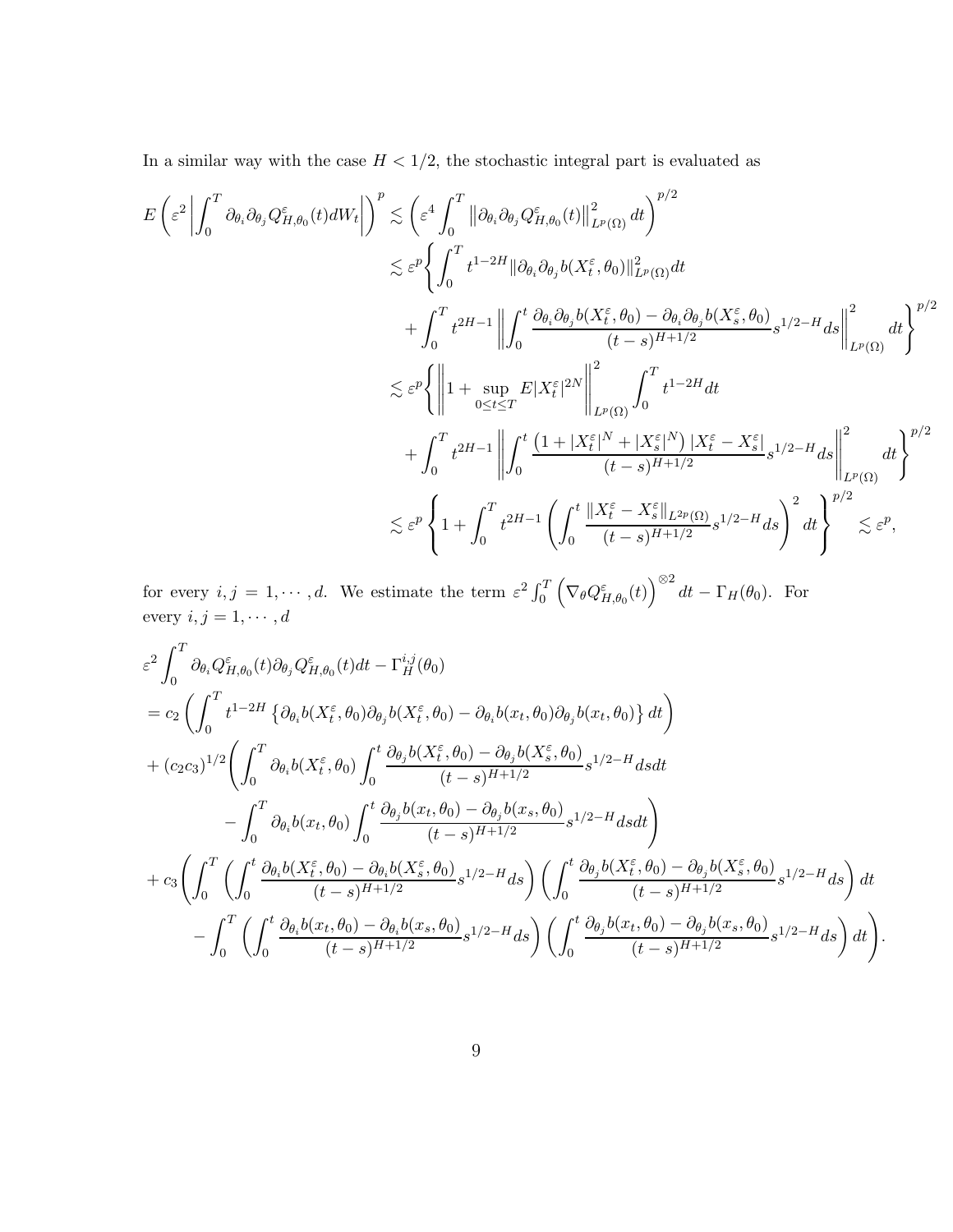Using Lemma [1,](#page-4-2) we have

$$
E\left|\int_{0}^{T} t^{1-2H} \left\{\partial_{\theta_{i}}b(X_{t}^{\varepsilon}, \theta_{0})\partial_{\theta_{j}}b(X_{t}^{\varepsilon}, \theta_{0}) - \partial_{\theta_{i}}b(x_{t}, \theta_{0})\partial_{\theta_{j}}b(x_{t}, \theta_{0})\right\}dt\right|^{p}
$$
  
\n
$$
\lesssim E\left|\int_{0}^{T} t^{1-2H} \left\{\partial_{\theta_{i}}b(X_{t}^{\varepsilon}, \theta_{0})\left(\partial_{\theta_{j}}b(X_{t}^{\varepsilon}, \theta_{0}) - \partial_{\theta_{j}}b(x_{t}, \theta_{0})\right) + \partial_{\theta_{j}}b(x_{t}, \theta_{0})\left(\partial_{\theta_{i}}b(X_{t}^{\varepsilon}, \theta_{0}) - \partial_{\theta_{i}}b(x_{t}, \theta_{0})\right)\right\}^{p}
$$
  
\n
$$
\lesssim E\left|\int_{0}^{T} t^{1-2H}(1+|X_{t}^{\varepsilon}|^{N}+|x_{t}|^{N})^{2}|X_{t}^{\varepsilon} - x_{t}|\right|^{p} \lesssim \varepsilon^{p}.
$$

We shall estimate the second term. Note that

$$
\begin{split} &\left\|\partial_{\theta_j}b(X_t^{\varepsilon},\theta_0)-\partial_{\theta_j}b(X_s^{\varepsilon},\theta_0)-\partial_{\theta_j}b(x_t,\theta_0)+\partial_{\theta_j}b(x_s,\theta_0)\right\|_{L^p(\Omega)}\\ &\lesssim \left(\left\|\partial_{\theta_j}b(X_t^{\varepsilon},\theta_0)-\partial_{\theta_j}b(X_s^{\varepsilon},\theta_0)\right\|_{L^p(\Omega)}+\left\|\partial_{\theta_j}b(x_t,\theta_0)-\partial_{\theta_j}b(x_s,\theta_0)\right\|_{L^p(\Omega)}\right)^{1/2}\\ &\times\left(\left\|\partial_{\theta_j}b(X_t^{\varepsilon},\theta_0)-\partial_{\theta_j}b(x_s,\theta_0)\right\|_{L^p(\Omega)}+\left\|\partial_{\theta_j}b(X_s^{\varepsilon},\theta_0)+\partial_{\theta_j}b(x_s,\theta_0)\right\|_{L^p(\Omega)}\right)^{1/2}\\ &\lesssim \varepsilon^{1/2}|t-s|^{H/2}.\end{split}
$$

Thus we obtain that

$$
E\left|\int_{0}^{T}\left(\partial_{\theta_{i}}b(X_{t}^{\varepsilon},\theta_{0})\int_{0}^{t}\frac{\partial_{\theta_{j}}b(X_{t}^{\varepsilon},\theta_{0})-\partial_{\theta_{j}}b(X_{s}^{\varepsilon},\theta_{0})}{(t-s)^{H+1/2}}s^{1/2-H}ds\right.\right.
$$
\n
$$
-\partial_{\theta_{i}}b(x_{t},\theta_{0})\int_{0}^{t}\frac{\partial_{\theta_{j}}b(x_{t},\theta_{0})-\partial_{\theta_{j}}b(x_{s},\theta_{0})}{(t-s)^{H+1/2}}s^{1/2-H}ds\right)dt\right|^{p}
$$
\n
$$
=E\left|\int_{0}^{T}\left(\left(\partial_{\theta_{i}}b(X_{t}^{\varepsilon},\theta_{0})-\partial_{\theta_{i}}b(x_{t},\theta_{0})\right)\int_{0}^{t}\frac{\partial_{\theta_{j}}b(X_{t}^{\varepsilon},\theta_{0})-\partial_{\theta_{j}}b(X_{s}^{\varepsilon},\theta_{0})}{(t-s)^{H+1/2}}s^{1/2-H}ds\right.\right.
$$
\n
$$
+\partial_{\theta_{i}}b(x_{t},\theta_{0})\int_{0}^{t}\frac{\partial_{\theta_{j}}b(X_{t}^{\varepsilon},\theta_{0})-\partial_{\theta_{j}}b(X_{s}^{\varepsilon},\theta_{0})-\partial_{\theta_{j}}b(x_{t},\theta_{0})+\partial_{\theta_{j}}b(x_{s},\theta_{0})}{(t-s)^{H+1/2}}s^{1/2-H}ds\right)dt\right|^{p}
$$
\n
$$
\lesssim \left(\int_{0}^{T}\left|\left| (1+|X_{t}^{\varepsilon}|^{N}+|x_{t}|^{N})|X_{t}^{\varepsilon}-x_{t}|\right|\right|_{L^{2p}(\Omega)}\int_{0}^{t}\frac{\left|\left| (1+|X_{t}^{\varepsilon}|^{N}+|X_{s}^{\varepsilon}|^{N})|X_{t}^{\varepsilon}-X_{s}^{\varepsilon}| \right|\right|_{L^{2p}(\Omega)}}{(t-s)^{H+1/2}s^{1/2-H}ds}\right)^{p}
$$
\n
$$
+\left(\int_{0}^{T}\left(1+|x_{t}|^{N}\right)\int_{0}^{t}\frac{\left|\partial_{\theta_{j}}b
$$

We can estimate the third term in a similar way the second term and we complete the proof.  $\Box$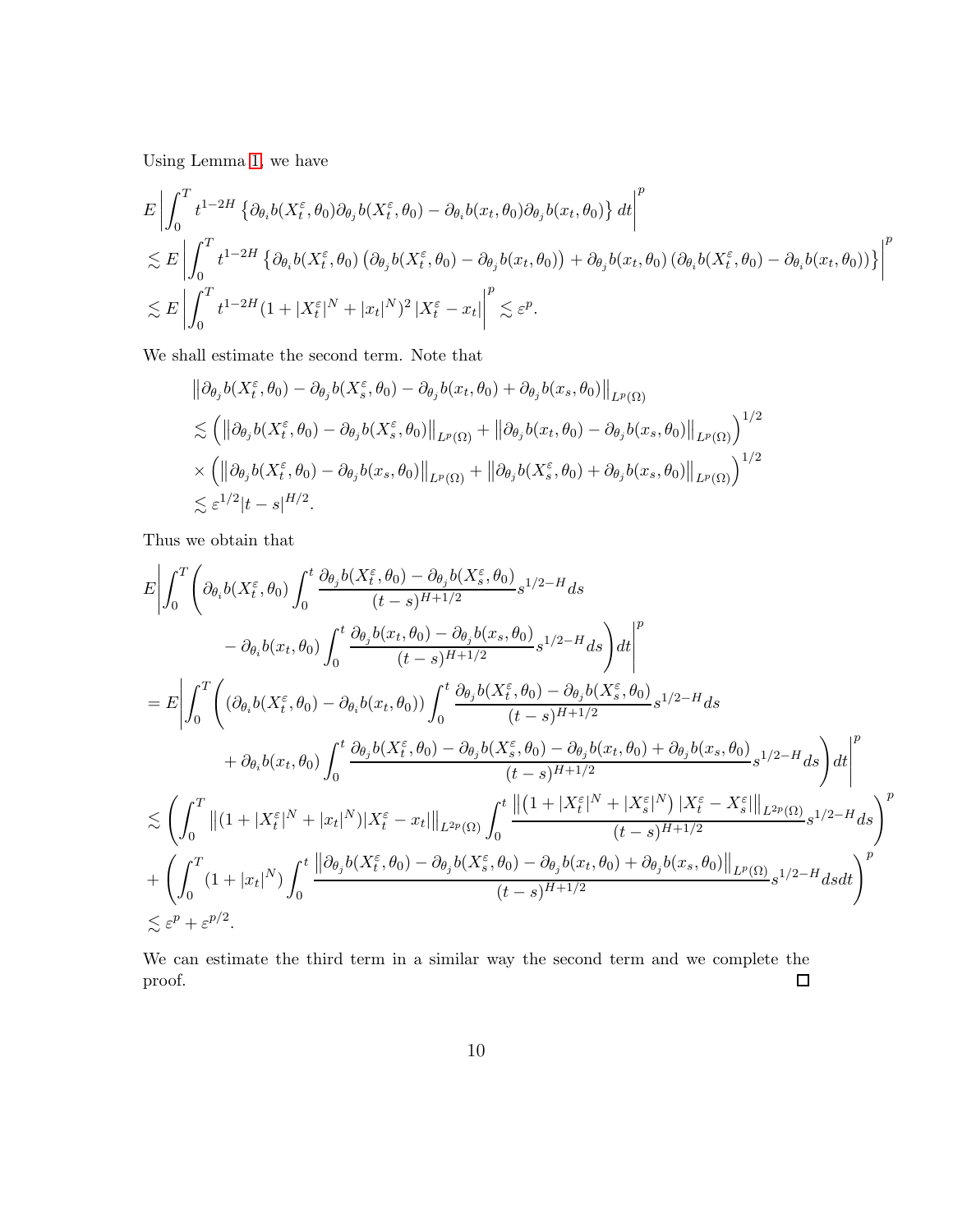<span id="page-10-0"></span>**Lemma 3.** For every  $p \geq 2$ ,

$$
\sup_{0<\varepsilon<1} E\left[\sup_{\theta\in\Theta} |\varepsilon^2 \nabla_{\theta}^3 \mathbb{L}_{H,\varepsilon}(\theta)|^p\right] < \infty.
$$

*Proof.* By Sobolev's inequality, for every  $p > d$ 

$$
\sup_{\theta \in \Theta} \left| \nabla_{\theta}^{3} \mathbb{L}_{H,\varepsilon}(\theta_{0}) \right|^{p} \lesssim \int_{\Theta} \left( \left| \nabla_{\theta}^{3} \mathbb{L}_{H,\varepsilon}(\theta) \right|^{p} + \left| \nabla_{\theta}^{4} \mathbb{L}_{H,\varepsilon}(\theta) \right|^{p} \right) d\theta.
$$

By the same argument as in the proof of Lemma [2,](#page-6-0) we can show that

$$
\sup_{0<\varepsilon<1} \varepsilon^{2p} E\left[\int_{\Theta} \left(\left|\nabla_{\theta}^3 \mathbb{L}_{H,\varepsilon}(\theta)\right|^p + \left|\nabla_{\theta}^4 \mathbb{L}_{H,\varepsilon}(\theta)\right|^p\right) d\theta\right] < \infty.
$$

We can check the following lemma holds true. The proof is similar to the one for Lemmas [2](#page-6-0) and [3.](#page-10-0)

<span id="page-10-1"></span>**Lemma 4.** For every  $p \geq 2$ ,

$$
\sup_{0<\varepsilon<1}E|\varepsilon\partial_\theta\mathbb{L}_{H,\varepsilon}(\theta_0)|^p<\infty,
$$

and

$$
\sup_{0<\varepsilon<1} E\left(\sup_{\theta\in\Theta}\varepsilon\left|\mathbb{Y}_{H,\varepsilon}(\theta)-\mathbb{Y}_{H}(\theta)\right|\right)^p<\infty
$$

From Lemma [4](#page-10-1) and the proof of Lemma [2,](#page-6-0) we obtain that

<span id="page-10-2"></span>
$$
\varepsilon \partial_{\theta} \mathbb{L}_{H,\varepsilon}(\theta_0) \xrightarrow{d} N(0, \Gamma_H(\theta_0)), \tag{3}
$$

 $\Box$ 

as  $\varepsilon \to 0$  by the martingale central limit theorem. Moreover, Lemmas [2,](#page-6-0) [3](#page-10-0) and the conver-gence [\(3\)](#page-10-2) give the local asymptotic normality of  $Z_{H,\varepsilon}(u)$ :

$$
Z_{H,\epsilon}(u) \xrightarrow{d} Z_H(u) := \exp\left(\Delta_H(\theta_0)u - \frac{1}{2}\Gamma_H(\theta_0)[u,u]\right),\,
$$

where  $\Delta_H(\theta_0) \sim N(0, \Gamma_H(\theta_0))$ . Now Theorem 3 of Yoshida (2011) yields the inequality

$$
\sup_{0 < \varepsilon < 1} P\left[\sup_{|u| \ge r} \mathbb{Z}_{H,\varepsilon}(u) \ge e^{-r}\right] \lesssim r^{-L} \tag{4}
$$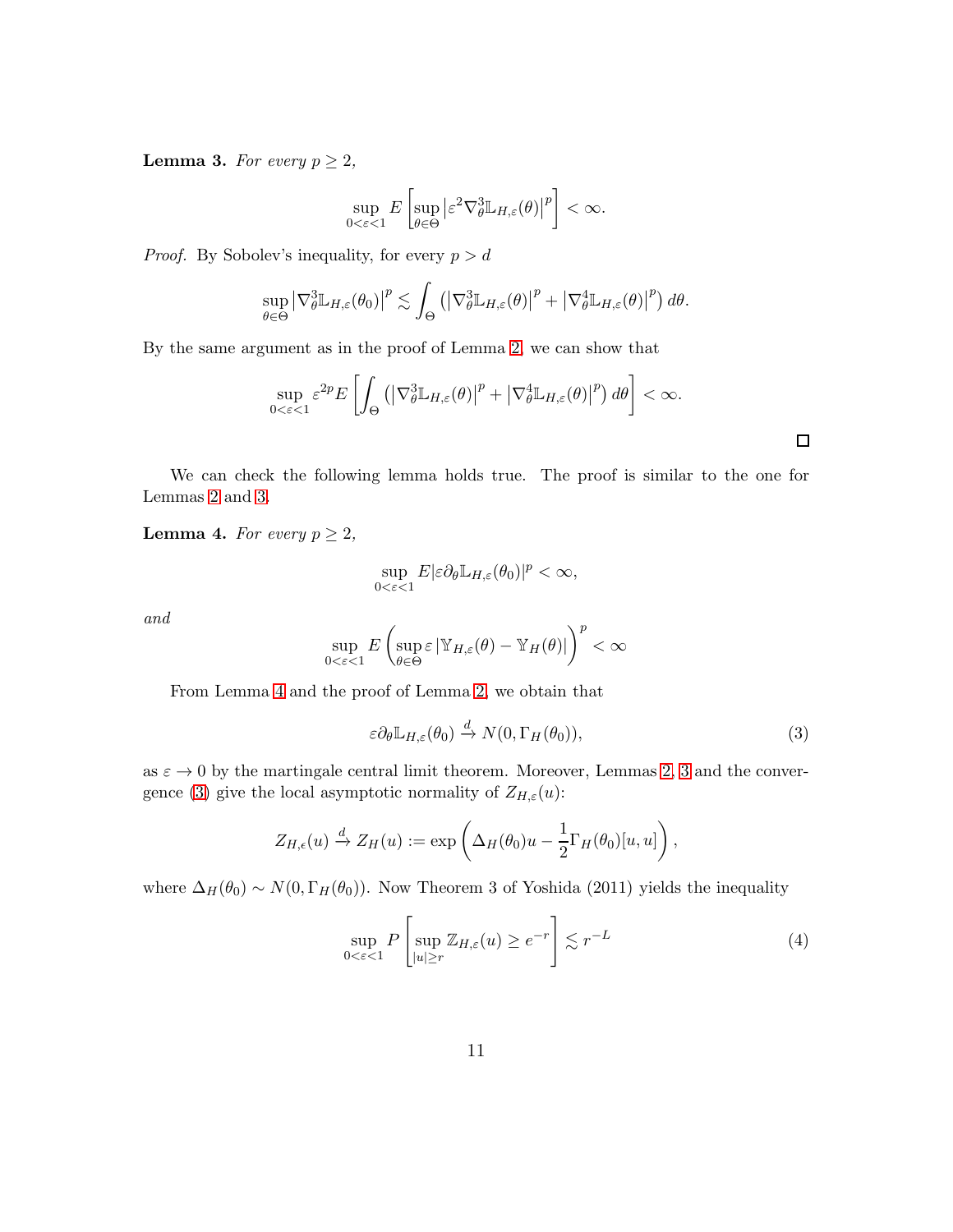hold for any  $r > 0$  and  $L > 0$ . Since  $u_{\varepsilon} := \varepsilon^{-1}(\theta_{\varepsilon} - \theta_0)$  maximizes the random field  $Z_{H,\varepsilon}$ , the sequence  $\{f(u_{\varepsilon})\}_{\varepsilon}$  is uniformly integrable for every continuous function f such that for every  $x \in \mathbb{R}$ ,  $f(x) \lesssim 1 + |x|^N$  for some  $N > 0$ . Indeed,

$$
\sup_{0<\varepsilon<1} P\left(|u_{\varepsilon}|\geq r\right)\leq \sup_{0<\varepsilon<1} P\left(\sup_{|u|\geq r} \mathbb{Z}_{H,\varepsilon}(u)\geq \mathbb{Z}_{H,\varepsilon}(0)\right)\lesssim r^{-L},
$$

for every  $r > 0$  and  $L > 0$ . Thus

$$
\sup_{0<\varepsilon<1} E[|f(u_{\varepsilon})|] \lesssim 1 + \int_0^{\infty} \sup_{0<\varepsilon<1} P\left(|u_{\varepsilon}| > r^{1/N}\right) dr < \infty.
$$

Let  $B(R) := \{u \in \mathbb{R}^d; |u| \leq R\}$ . In the sequel, we prove that

<span id="page-11-2"></span>
$$
\log \mathbb{Z}_{\mathbb{H},\varepsilon} \xrightarrow{d} \log \mathbb{Z}_{H,\varepsilon} \quad \text{in } C(B(R)),
$$
\n<sup>(5)</sup>

as  $\varepsilon \to 0$ . If we can show the convergence [\(5\)](#page-11-2), we obtain the asymptotic normality:

$$
\varepsilon^{-1}(\theta_{\varepsilon} - \theta_0) \xrightarrow{d} N(0, \Gamma_H(\theta_0)^{-1})
$$

as  $\varepsilon \to 0$  by Theorem 5 in Yoshida [\[17\]](#page-12-11). Due to linearrity in u of the weak convergence term  $\varepsilon \nabla_{\theta} \mathbb{L}_{H,\varepsilon}(\theta_0)[u],$  the convergence of finite–dimensional distribution holds true. It remains to show the tightness of the family  $\{\log \mathbb{Z}_{H,\varepsilon}(u)\}_{u\in B(R)}$ . By the Kolmogorov tightness criterion, it suffices to show that for every  $R > 0$  there exists a constant  $p > 0$ ,  $\gamma > d$  and  $C > 0$  such that

<span id="page-11-3"></span>
$$
E |\log \mathbb{Z}_{H,\varepsilon}(u_1) - \log \mathbb{Z}_{H,\varepsilon}(u_2)|^p \le C |u_1 - u_2|^\gamma,
$$
\n<sup>(6)</sup>

for  $u_1, u_2 \in B(R)$ . For a number  $p > 0$  large enough, the inequality [\(6\)](#page-11-3) is shown easily by Lemmas [2,](#page-6-0) [3](#page-10-0) and [4.](#page-10-1) Therefore, we complete the proof.

Acknowledgments The second author was partially supported by JSPS KAKENHI Grant Numbers JP21K03358 and JST CREST JPMJCR14D7, Japan.

### <span id="page-11-0"></span>References

- [1] Brouste, A. and Kleptsyna, M. (2010). Asymptotic properties of MLE for partially observed fractional diffusion system, Stat. Infer. Stochastic Process., 13 (1), 1–13.
- <span id="page-11-1"></span>[2] Chiba, K. (2020). An M-estimator for stochastic differential equations driven by fractional Brownian motion with small Hurst parameter, *Statistical Inference for Stochas*tic Processes, 23, 319–353.